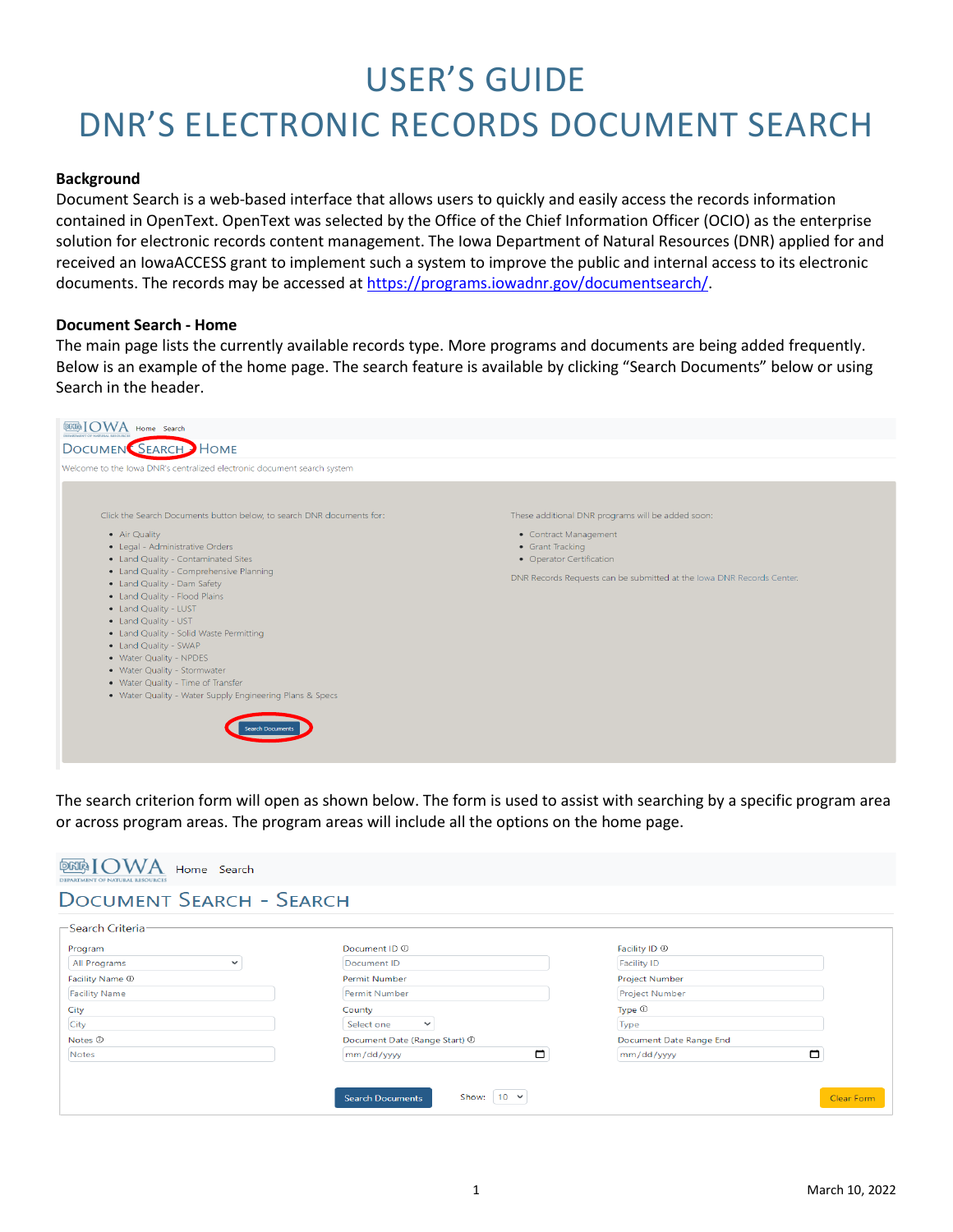Information tooltips are available on many of the fields and are designated by the icon,  $\oplus$ . Hovering over the icon will open a box with explanations of the information found in that field. The number of results per page can be increased. Use the "Clear Form" feature between search entries to clear the search form (Note: the previous search results will remain until another search is run).

| iowa.qov<br><b>C</b> <sup>8</sup> Services IIII Agencies <sup>2</sup> Social          |                                                                                                          |                               | Q                    |
|---------------------------------------------------------------------------------------|----------------------------------------------------------------------------------------------------------|-------------------------------|----------------------|
| <b>DEER IOWA</b> Home Search<br>DEPARTMENT OF NATURAL RESOURCES                       |                                                                                                          |                               |                      |
| <b>DOCUMENT SEARCH - SEARCH</b>                                                       |                                                                                                          |                               |                      |
| -Search Criteria                                                                      |                                                                                                          |                               |                      |
| Program<br>$\checkmark$                                                               | Document ID <sup>(1)</sup>                                                                               | Facility ID <sup>(1)</sup>    |                      |
| All Programs<br>Same As PWS Name and Permit<br>Facility Name ®                        | Document ID<br>Permit Number                                                                             | Facility ID<br>Project Number |                      |
| Name<br><b>Facility Name</b>                                                          | Permit Number                                                                                            | <b>Project Number</b>         |                      |
| City                                                                                  | County                                                                                                   | Type $\circledcirc$           |                      |
| City                                                                                  | Select one<br>$\checkmark$                                                                               | Type                          |                      |
| Notes <b>①</b>                                                                        | Document Date (Range Start) 1                                                                            | Document Date Range End       |                      |
| <b>Notes</b>                                                                          | $\Box$<br>mm/dd/yyyy                                                                                     | $\Box$<br>mm/dd/yyyy          |                      |
|                                                                                       | $10 \times$<br>Show:<br><b>Search Documents</b><br>10 <sup>°</sup><br>25<br>50 <sub>1</sub><br>75<br>100 |                               | lear For             |
| State of Iowa DNR Home Site Policy Leading Iowans in caring for our natural resources |                                                                                                          |                               | Version: 1.0.4.10970 |
|                                                                                       |                                                                                                          |                               |                      |
|                                                                                       |                                                                                                          |                               |                      |
|                                                                                       |                                                                                                          |                               |                      |

#### **Tips for Searching for Files**

To narrow the search by program area, select a program in the Program dropdown. If no program is selected, it will search across all programs. If the search criterion is unknown, leave the search criteria fields blank and click the "Search Documents" button. Partial search criteria can be entered as applicable and results should return all records with that criteria. Click on the "Document Name" text to view a document.

#### **Example #1: Program Search Option**

Select the desired topic from the drop-down menu and click "Search Documents" or hit enter.

| <b>DOCUMENT SEARCH - SEARCH</b>                        |                                              |                            |            |
|--------------------------------------------------------|----------------------------------------------|----------------------------|------------|
|                                                        |                                              |                            |            |
| -Search Criteria:                                      |                                              |                            |            |
| Program                                                | Document ID <sup>(1)</sup>                   | Facility ID <sup>(1)</sup> |            |
| All Programs<br>$\checkmark$                           | Document ID                                  | <b>Facility ID</b>         |            |
| All Programs                                           | Permit Number                                | <b>Project Number</b>      |            |
| <b>Administrative Orders</b>                           | Permit Number                                | <b>Project Number</b>      |            |
| <b>Air Quality</b><br>Comprehensive Planning           | County                                       | Type <sup>1</sup>          |            |
| <b>Contaminated Sites</b>                              | Select one<br>$\checkmark$                   | Type                       |            |
| Dam Safety - Major Dams                                |                                              |                            |            |
| Flood Insurance Correspondence<br>Flood Plain As Built | Document Date (Range Start) 1<br>$\Box$      | Document Date Range End    |            |
| Flood Plain Completed Investigations                   | mm/dd/yyyy                                   | $\Box$<br>mm/dd/yyyy       |            |
| Flood Plain Misc.                                      |                                              |                            |            |
| <b>Flood Plain Permits</b>                             |                                              |                            |            |
| <b>LUST</b><br><b>NPDES</b>                            | Show: $10 \times$<br><b>Search Documents</b> |                            | Clear Form |
| <b>Redemption Centers</b>                              |                                              |                            |            |
| <b>Solid Waste Permitting</b>                          |                                              |                            |            |
| Stormwater                                             |                                              |                            |            |
| <b>SWAP</b>                                            |                                              |                            |            |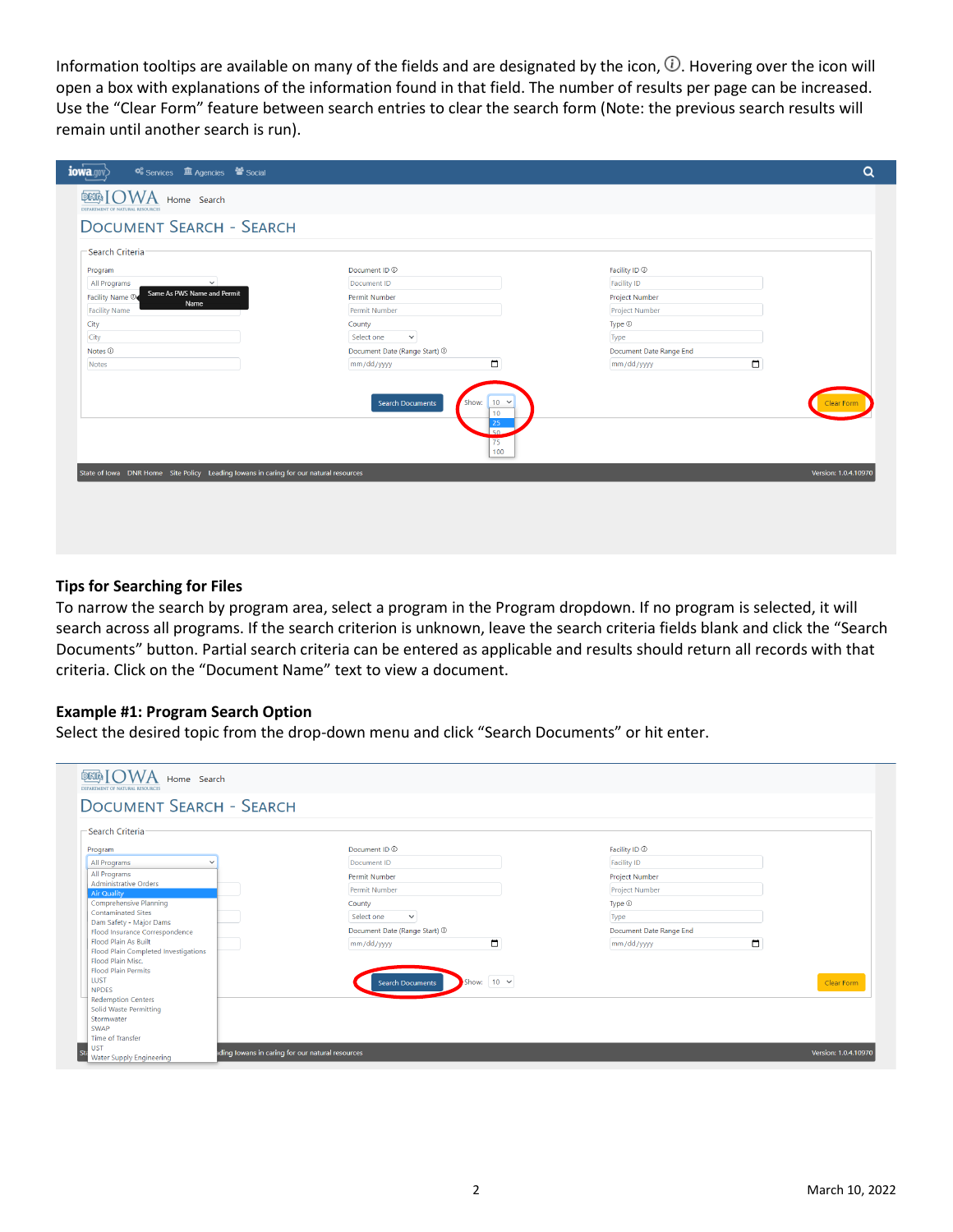A portion of the results is shown below. The quantity of records is shown in the top corner of the search results. The default sort of the data is by Document Name.

|                          | Home Search                     |                    |              |                                    |                   |                       |                                                |                                    |                            |                                  |                   |  |
|--------------------------|---------------------------------|--------------------|--------------|------------------------------------|-------------------|-----------------------|------------------------------------------------|------------------------------------|----------------------------|----------------------------------|-------------------|--|
|                          | <b>DOCUMENT SEARCH - SEARCH</b> |                    |              |                                    |                   |                       |                                                |                                    |                            |                                  |                   |  |
| -Search Criteria         |                                 |                    |              |                                    |                   |                       |                                                |                                    |                            |                                  |                   |  |
| Program                  |                                 |                    |              | Air Quality Sub-Programs           |                   |                       |                                                | Document ID <sup>(D)</sup>         |                            |                                  |                   |  |
| <b>Air Quality</b>       | $\checkmark$                    |                    |              | All Air Quality Programs           | $\checkmark$      |                       |                                                | Document ID                        |                            |                                  |                   |  |
| Facility ID <sup>1</sup> |                                 |                    |              | Facility Name $\odot$              |                   |                       |                                                | Permit Number                      |                            |                                  |                   |  |
| <b>Facility ID</b>       |                                 |                    |              | <b>Facility Name</b>               |                   |                       |                                                | Permit Number                      |                            |                                  |                   |  |
| <b>Project Number</b>    |                                 |                    | City         |                                    |                   |                       |                                                | County                             |                            |                                  |                   |  |
| <b>Project Number</b>    |                                 | City               |              |                                    |                   |                       | Select one<br>$\checkmark$                     |                                    |                            |                                  |                   |  |
| Type <sup>1</sup>        |                                 |                    |              | Notes <sup>(1)</sup>               |                   |                       |                                                | Document Date (Range Start) 1      |                            |                                  |                   |  |
| Type                     |                                 |                    | <b>Notes</b> |                                    |                   |                       |                                                | mm/dd/yyyy                         | ▭                          |                                  |                   |  |
| Document Date Range End  |                                 |                    |              |                                    |                   |                       |                                                |                                    |                            |                                  |                   |  |
| mm/dd/yyyy               | □                               |                    |              |                                    |                   |                       |                                                |                                    |                            |                                  |                   |  |
|                          |                                 |                    |              |                                    |                   |                       |                                                |                                    |                            |                                  |                   |  |
|                          |                                 |                    |              | <b>Search Documents</b>            | Show: $10 \times$ | <b>Export Results</b> |                                                |                                    |                            |                                  | <b>Clear Form</b> |  |
|                          |                                 |                    |              |                                    |                   |                       |                                                |                                    |                            | Search Results 840 Records found |                   |  |
| Document Name            | Program                         | <b>Document ID</b> |              | <b>Document Date Document Type</b> | <b>Notes</b>      |                       | <b>Facility ID</b> Permit Number Facility Name |                                    | <b>Project Number City</b> |                                  | County            |  |
| View CC116416.pdf        | Compliance                      | CC116416           | 7/14/2021    | Compliance Certification 0         |                   | 39-06-002 0           |                                                | POET BIOREFINING - MENLO, LLC      | $\mathbf{0}$               | <b>MENLO</b>                     | <b>GUTHRIE</b>    |  |
| View CL106581.pdf        | Miscellaneous                   | CL106581           | 8/9/2019     | Correspondence                     | $\mathbf{0}$      | 29-01-004 0           |                                                | <b>IOWA ARMY AMMUNITION PLANT</b>  | $\overline{0}$             | <b>BURLINGTON DES MOINES</b>     |                   |  |
| View MI63192.pdf         | <b>MSEIQ</b>                    | MI63192            | 3/2/2020     | <b>MSEIQ</b>                       | 2019 MSEIQ        | 08-01-049 0           |                                                | <b>FAREWAY STORES, INC - BOONE</b> | $\mathbf 0$                | <b>BOONE</b>                     | <b>BOONE</b>      |  |

Click on the headers to resort the data. The same search results as above are listed below but sorted by Facility ID. The search results, not the records, may be exported and downloaded in Microsoft Excel. To view a record, click on the text of the Document Name. The file is downloaded in PDF format.

| DRIR<br>DEPARTMENT OF NATURAL RESOURCES | Home Search                       |                    |                      |                          |              |                   |                       |                      |                               |                                  |                  |               |
|-----------------------------------------|-----------------------------------|--------------------|----------------------|--------------------------|--------------|-------------------|-----------------------|----------------------|-------------------------------|----------------------------------|------------------|---------------|
|                                         | <b>DOCUMENT SEARCH - SEARCH</b>   |                    |                      |                          |              |                   |                       |                      |                               |                                  |                  |               |
| -Search Criteria                        |                                   |                    |                      |                          |              |                   |                       |                      |                               |                                  |                  |               |
| Program                                 |                                   |                    |                      | Air Quality Sub-Programs |              |                   |                       |                      | Document ID <sup>(1)</sup>    |                                  |                  |               |
| <b>Air Quality</b>                      | $\checkmark$                      |                    |                      | All Air Quality Programs |              | $\checkmark$      |                       |                      | Document ID                   |                                  |                  |               |
| Facility ID <sup>1</sup>                |                                   |                    |                      | Facility Name $\odot$    |              |                   |                       |                      | <b>Permit Number</b>          |                                  |                  |               |
| <b>Facility ID</b>                      |                                   |                    |                      | <b>Facility Name</b>     |              |                   |                       |                      | Permit Number                 |                                  |                  |               |
| Project Number                          |                                   |                    |                      | City                     |              |                   |                       |                      | County                        |                                  |                  |               |
| <b>Project Number</b>                   |                                   |                    |                      | City                     |              |                   |                       |                      | Select one<br>$\checkmark$    |                                  |                  |               |
| Type $\circledcirc$                     |                                   |                    |                      | Notes $\mathbb O$        |              |                   |                       |                      | Document Date (Range Start) 1 |                                  |                  |               |
| Type                                    |                                   |                    |                      | Notes                    |              |                   |                       |                      | mm/dd/yyyy                    | $\Box$                           |                  |               |
| Document Date Range End                 |                                   |                    |                      |                          |              |                   |                       |                      |                               |                                  |                  |               |
| mm/dd/yyyy                              |                                   | $\Box$             |                      |                          |              |                   |                       |                      |                               |                                  |                  |               |
|                                         |                                   |                    |                      | <b>Search Documents</b>  |              | Show: $10 \times$ | <b>Export Results</b> |                      |                               |                                  |                  | Clear Form    |
|                                         |                                   |                    |                      |                          |              |                   |                       |                      |                               | Search Results 840 Records found |                  |               |
| <b>Document Name</b>                    | Program                           | <b>Document ID</b> | <b>Document Date</b> | <b>Document Type</b>     |              | Notes Facility ID | <b>Permit Number</b>  | <b>Facility Name</b> |                               | <b>Project Number</b>            | City             | <b>County</b> |
| View TA114442.pdf                       | Title V Operating Permit TA114442 |                    | 2/2/2004             | Application              | $\mathbf{0}$ | $01 - 01 - 004$   |                       | Quad/Greenfield, LLC |                               |                                  | Greenfield Adair |               |

 $01 - 01 - 004$ 

Quad/Greenfield, LLC

01-01-004 99-TV-036R1-M001 Quad/Greenfield, LLC

View PP114441.pdf

View PP114615.pdf

Title V Operating Permit PP114441

Title V Operating Permit PP114615

8/25/2004

10/5/2005

Permit Package 0

Permit Package 0

Greenfield Adair

Greenfield Adair

92-4659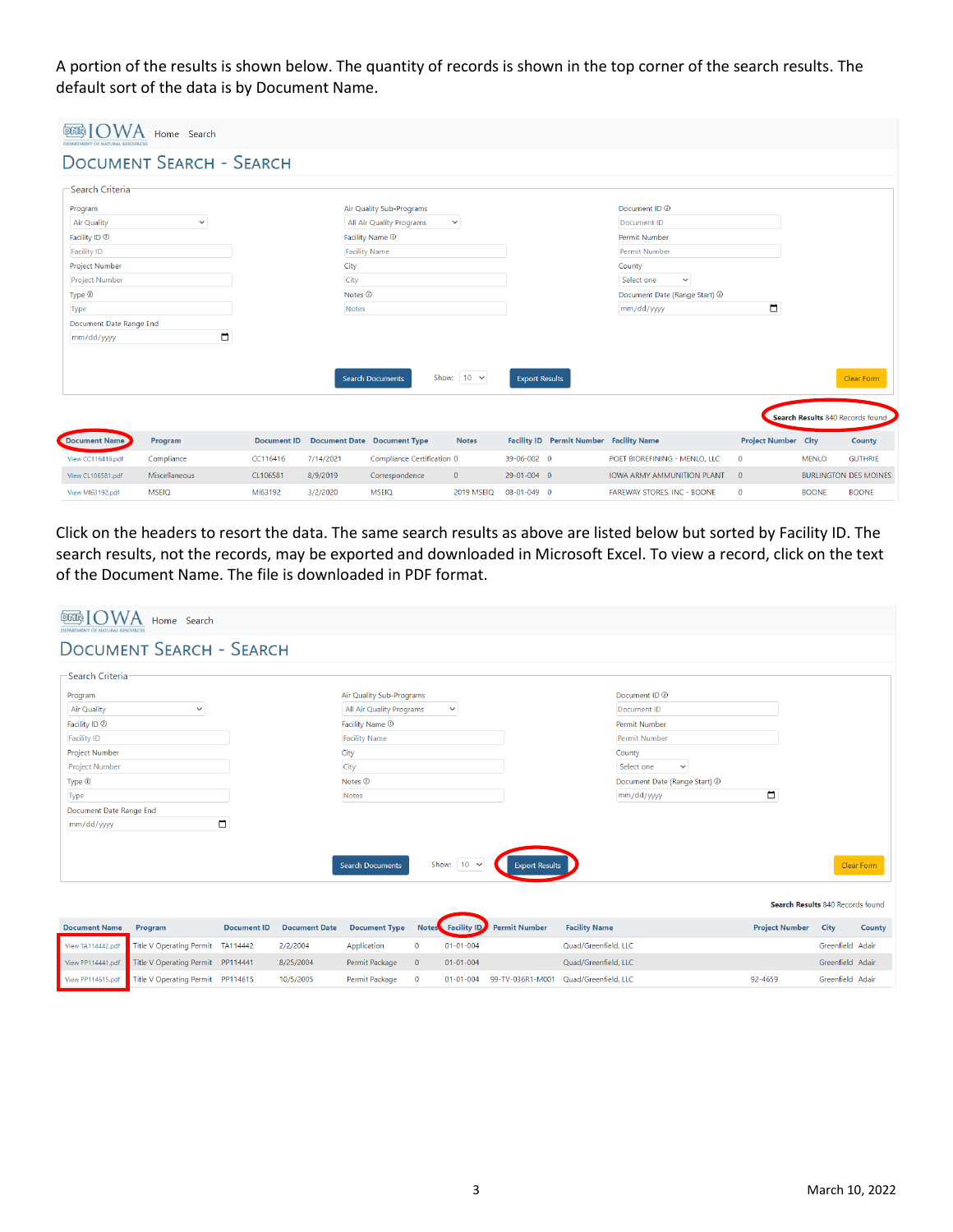# **Example #2: Narrow the search within Air Quality Sub-Programs**

Below is an example of the Air Quality Sub-Program search feature. Select "Air Quality" under Program and the desired sub-program under Air Quality Sub-Programs. The current Sub-Programs are shown below.

|                                     | <b>DOCUMENT SEARCH - SEARCH</b>                         |                               |
|-------------------------------------|---------------------------------------------------------|-------------------------------|
| -Search Criteria-<br><b>Address</b> | Air Quality Sub-Programs                                | Document ID <sup>(1)</sup>    |
| Air Quality<br>$\checkmark$         | All Air Quality Programs                                | Document ID                   |
| $CD = 0$<br><b>REAL</b>             | <b>All Air Quality Programs</b>                         | Permit Number                 |
| <b>Facility ID</b>                  | Asbestos<br>Compliance                                  | Permit Number                 |
| Project Number                      | <b>Construction Permits</b>                             | County                        |
| <b>Project Number</b>               | Miscellaneous<br><b>MSEIO</b>                           | Select one<br>$\checkmark$    |
| Type <sup>1</sup>                   | Planning                                                | Document Date (Range Start) 1 |
| Type                                | <b>Small Source Operating Permit</b>                    | $\Box$<br>mm/dd/yyyy          |
| Document Date Range End             | <b>Stack Testing</b><br><b>Title V Operating Permit</b> |                               |
| $\Box$<br>mm/dd/yyyy                | <b>Voluntary Operating Permit</b>                       |                               |

An example of the construction permit sub-program search is below.

| <b>AIF Quality Sub-Programs</b>                                | Document ID <sup>(1)</sup>      |
|----------------------------------------------------------------|---------------------------------|
| <b>Construction Permits</b><br>$\checkmark$                    | Document ID                     |
| <b>The Name (i)</b>                                            | Permit Number                   |
| <b>Facility Name</b>                                           | Permit Number                   |
| City                                                           | County                          |
| City                                                           | Select one<br>$\checkmark$      |
| Notes $@$                                                      | Document Date (Range Start) 1   |
| Notes                                                          | $\Box$<br>mm/dd/yyyy            |
|                                                                |                                 |
|                                                                |                                 |
|                                                                |                                 |
| Show: $10 \times$<br><b>Export Results</b><br>Search Documents | Clear Form                      |
|                                                                | <b>DOCUMENT SEARCH - SEARCH</b> |

| <b>Document Name</b>                                                            | Program                       | Document ID Document Date Document Type |                                                            | <b>Notes</b> |               | <b>Facility ID</b> Permit Number Facility Name |                                       | <b>Project Number City</b> |                | County                     |
|---------------------------------------------------------------------------------|-------------------------------|-----------------------------------------|------------------------------------------------------------|--------------|---------------|------------------------------------------------|---------------------------------------|----------------------------|----------------|----------------------------|
| View 07-01-087 2021.pdf    Construction Permits    07-01-087 2021    10/14/2021 |                               |                                         | Collection of Air Permits VR10152021 07-01-087 04-A-734-P4 |              |               |                                                | JOHN DEERE PRODUCT ENGINEERING 21-235 |                            |                | <b>WATERLOO BLACK HAWK</b> |
| View RV117222.pdf                                                               | Construction Permits RV117222 | 9/1/2021                                | Rescind                                                    | $\Omega$     | $93-03-002$ 0 |                                                | DAIRICONCEPTS L.P.                    |                            | ALLERTON WAYNE |                            |

Search Results 2 Records found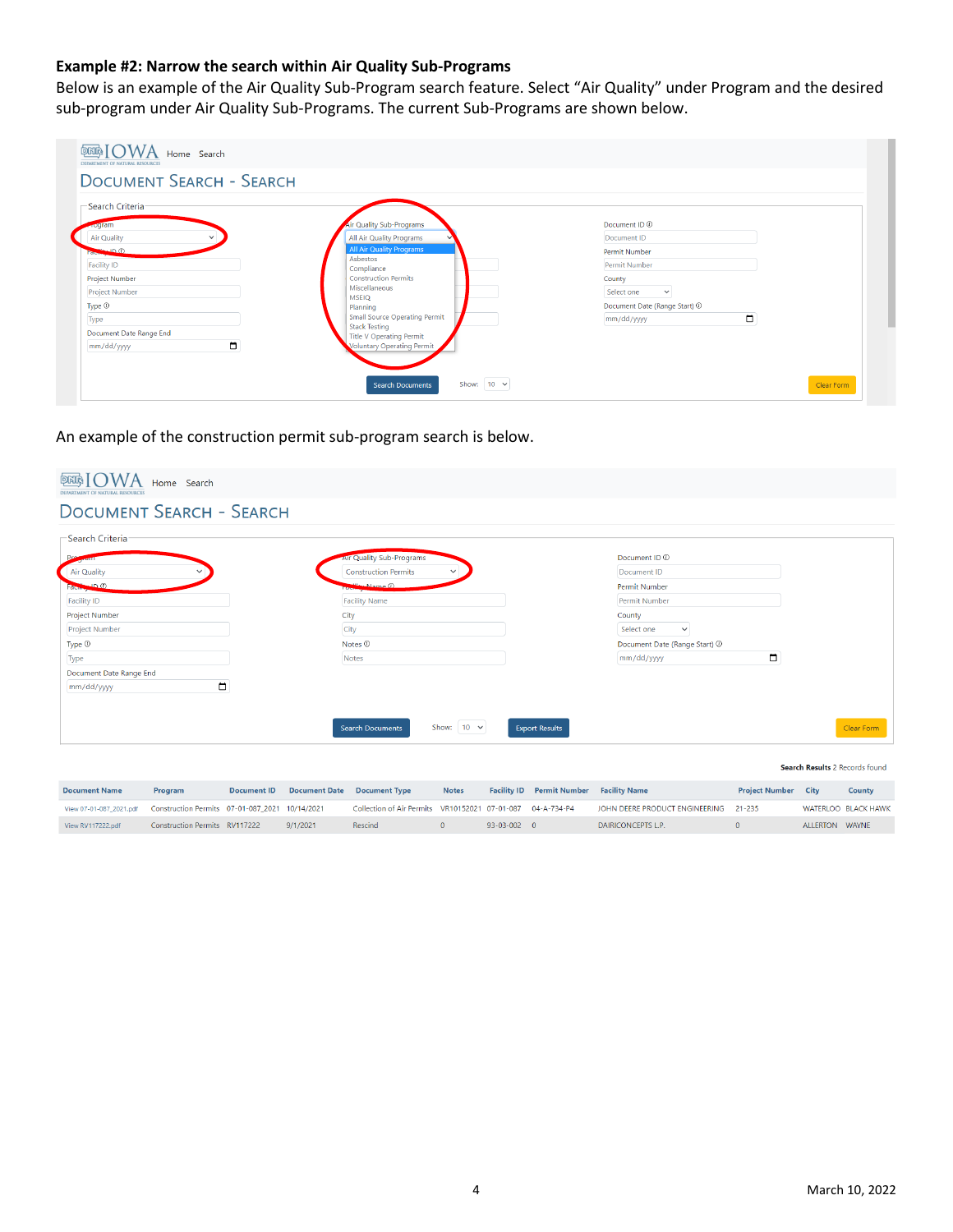# **Example #3: Business/Facility Search**

A search may be made on a business or facility name by entering the name in the Facility Name field. By not selecting a Program, the search will provide results across all DNR records relating to the search criteria. Facilities change their names over time. To be thorough, search by all known names or use a different identifier.

| <b>DETR</b><br>DEPARTMENT OF NATURAL RESOURCES                                                  | Home Search                              |                       |                         |                         |                                                                                                                                                                           |                   |                       |                                                                                                                                               |                         |                                                 |                                   |                 |                |
|-------------------------------------------------------------------------------------------------|------------------------------------------|-----------------------|-------------------------|-------------------------|---------------------------------------------------------------------------------------------------------------------------------------------------------------------------|-------------------|-----------------------|-----------------------------------------------------------------------------------------------------------------------------------------------|-------------------------|-------------------------------------------------|-----------------------------------|-----------------|----------------|
|                                                                                                 | <b>DOCUMENT SEARCH - SEARCH</b>          |                       |                         |                         |                                                                                                                                                                           |                   |                       |                                                                                                                                               |                         |                                                 |                                   |                 |                |
| -Search Criteria                                                                                |                                          |                       |                         |                         |                                                                                                                                                                           |                   |                       |                                                                                                                                               |                         |                                                 |                                   |                 |                |
| Program<br>All Programs<br>Facility Name 1<br>John Deere<br>City<br>Notes <sup>1</sup><br>Notes |                                          | $\checkmark$          |                         |                         | Document ID <sup>(1)</sup><br>Document ID<br><b>Permit Number</b><br>Permit Number<br>County<br>$\checkmark$<br>Select one<br>Document Date (Range Start) @<br>mm/dd/yyyy | $\blacksquare$    |                       | Facility ID <sup>O</sup><br><b>Facility ID</b><br><b>Project Number</b><br><b>Project Number</b><br>Type $\circledcirc$<br>Type<br>mm/dd/yyyy | Document Date Range End | $\Box$                                          |                                   |                 |                |
|                                                                                                 |                                          |                       |                         |                         | <b>Search Documents</b>                                                                                                                                                   | Show: $10 \times$ | <b>Export Results</b> |                                                                                                                                               |                         |                                                 | Search Results 1200 Records found |                 | Clear Form     |
| <b>Document</b><br><b>Name</b>                                                                  | Program                                  | <b>Document</b><br>ID | <b>Document</b><br>Date | <b>Document Type</b>    | <b>Notes</b>                                                                                                                                                              |                   |                       | <b>Facility</b><br>ID                                                                                                                         | Permit<br><b>Number</b> | <b>Facility Name</b>                            | Project<br><b>Number</b>          | City            | County         |
|                                                                                                 | View 558401.pdf Administrative<br>Orders | 2002AQ44              |                         | <b>Consent Order</b>    |                                                                                                                                                                           |                   |                       |                                                                                                                                               |                         | Deere & Company DBA John Deere<br>Ottumwa Works | 2002AQ44                          |                 | Wapello        |
| View 102357.pdf Solid Waste                                                                     | Permitting                               | 102357                | 2/11/2022               | <b>Report Submittal</b> | <b>Initial Receipt</b>                                                                                                                                                    |                   |                       |                                                                                                                                               |                         | 82-SDP-23-11 John Deere Davenport Works         |                                   | Davenport Scott |                |
| View 15340.pdf                                                                                  | Contaminated Sites 15340                 |                       | 1/15/2006               | Site Information        | Excerpt from site narrative for site from Registry of Hazardous Waste sites.                                                                                              |                   |                       | 491                                                                                                                                           |                         | John Deere Waterloo                             |                                   | Waterloo Black  | Hawk           |
|                                                                                                 | View 16491.pdf Contaminated Sites 16491  |                       | 8/7/2007                | Correspondence          | Approval of request to extend due date for soil vapor and QA work plan                                                                                                    |                   |                       | 491                                                                                                                                           |                         | John Deere Waterloo                             |                                   | Waterloo Black  | Hawk           |
| View 17456.pdf                                                                                  | Contaminated Sites 17456                 |                       | 9/28/2007               | Correspondence          | further comment on vapor intrusion assesment                                                                                                                              |                   |                       | 491                                                                                                                                           |                         | John Deere Waterloo                             |                                   | Waterloo Black  | Hawk           |
|                                                                                                 | View 18135.pdf Contaminated Sites 18135  |                       | 12/6/2007               | Correspondence          | Regarding disposal of 1500 cubic yards of contaminated soil at Blackhawk County landfill                                                                                  |                   |                       | 491                                                                                                                                           |                         | John Deere Waterloo                             |                                   | Waterloo Black  | <b>Lincoln</b> |

To narrow the search results, select another Program field such as "Air Quality."

|                                              | <b>DOCUMENT SEARCH - SEARCH</b>                                    |                            |                       |                                             |                       |                        |                        |                                                   |                       |                                       |                                                      |
|----------------------------------------------|--------------------------------------------------------------------|----------------------------|-----------------------|---------------------------------------------|-----------------------|------------------------|------------------------|---------------------------------------------------|-----------------------|---------------------------------------|------------------------------------------------------|
| Search Criteria                              |                                                                    |                            |                       |                                             |                       |                        |                        |                                                   |                       |                                       |                                                      |
| Program                                      |                                                                    |                            |                       | Air Quality Sub-Programs                    |                       |                        |                        | Document ID <sup>(0)</sup>                        |                       |                                       |                                                      |
| <b>Air Quality</b>                           | $\checkmark$                                                       |                            |                       | All Air Quality Programs<br>$\checkmark$    |                       |                        |                        | Document ID                                       |                       |                                       |                                                      |
| acinty none                                  |                                                                    |                            |                       | Facility Name 1                             |                       |                        |                        | <b>Permit Number</b>                              |                       |                                       |                                                      |
| <b>Facility ID</b>                           |                                                                    |                            |                       | John Deere                                  |                       |                        |                        | <b>Permit Number</b>                              |                       |                                       |                                                      |
| Project Number                               |                                                                    |                            | City                  |                                             |                       |                        |                        | County                                            |                       |                                       |                                                      |
| <b>Project Number</b>                        |                                                                    |                            | City                  |                                             |                       |                        |                        | $\checkmark$<br>Select one                        |                       |                                       |                                                      |
| Type <sup>1</sup>                            |                                                                    |                            |                       | Notes <b>1</b>                              |                       |                        |                        | Document Date (Range Start) 1                     |                       |                                       |                                                      |
| <b>Type</b>                                  |                                                                    |                            |                       | Notes                                       |                       |                        |                        | mm/dd/yyyy                                        | $\Box$                |                                       |                                                      |
| Document Date Range End<br>mm/dd/yyyy        | $\Box$                                                             |                            |                       |                                             |                       |                        |                        |                                                   |                       |                                       |                                                      |
|                                              |                                                                    |                            |                       | <b>Search Documents</b>                     | Show: $10 \times$     |                        | <b>Export Results</b>  |                                                   |                       |                                       |                                                      |
|                                              |                                                                    |                            |                       |                                             |                       |                        |                        |                                                   |                       | Search Results 138 Records found      |                                                      |
| <b>Document Name</b>                         | Program                                                            | <b>Document ID</b>         | <b>Document Date</b>  | <b>Document Type</b>                        | <b>Notes</b>          | <b>Facility ID</b>     | <b>Permit Number</b>   | <b>Facility Name</b>                              | <b>Project Number</b> | City                                  | County                                               |
| View 07-01-087_2021.pdf<br>View 00024610.pdf | <b>Construction Permits</b>                                        | 07-01-087_2021<br>00024610 | 10/14/2021            | <b>Collection of Air Permits</b><br>Fee Doc | VR10152021<br>$\circ$ | 07-01-087<br>07-01-087 | 04-A-734-P4<br>$\circ$ | JOHN DEERE PRODUCT ENGINEERING<br>JOHN DEERE PROD | 21-235<br>92-5615     | <b>WATERLOO</b><br><b>CEDAR FALLS</b> | Clear Form<br><b>BLACK HAWK</b><br><b>BLACK HAWK</b> |
| View TA114363.pdf                            | <b>Title V Operating Permit</b><br><b>Title V Operating Permit</b> | TA114363                   | 6/16/2006<br>1/7/2019 | Application                                 | $\bullet$             | $07 - 01 - 091$        |                        | John Deere Engine Works                           |                       | Waterloo                              | <b>BLACK HAWK</b>                                    |
| View TA114365.pdf                            | <b>Title V Operating Permit</b>                                    | TA114365                   | 6/1/2016              | Application                                 | $\circ$               | 07-01-091              |                        | John Deere Engine Works                           |                       | Waterloo                              | <b>BLACK HAWK</b>                                    |
| View TA114382.pdf                            | <b>Title V Operating Permit</b>                                    | TA114382                   | 3/26/2018             | Application                                 | $\bullet$             | 07-01-091              |                        | John Deere Engine Works                           |                       | Waterloo                              | <b>BLACK HAWK</b>                                    |
| View TA114384.pdf                            | <b>Title V Operating Permit</b>                                    | TA114384                   | 4/12/2017             | Application                                 | $\circ$               | 07-01-091              |                        | John Deere Engine Works                           |                       | Waterloo                              | <b>BLACK HAWK</b>                                    |
| View TA114386.pdf                            | <b>Title V Operating Permit</b>                                    | TA114386                   | 11/13/2017            | Application                                 | $\bullet$             | 07-01-091              |                        | John Deere Engine Works                           |                       | Waterloo                              | <b>BLACK HAWK</b>                                    |
| View TM114740.pdf                            | <b>Title V Operating Permit</b>                                    | TM114740                   | 1/16/2013             | Misc                                        | $\circ$               | $07 - 01 - 010$        |                        | John Deere Foundry Waterloo                       | 92-1317               | Waterloo                              | <b>BLACK HAWK</b>                                    |
| View FD114742.pdf                            | <b>Title V Operating Permit</b>                                    | FD114742                   | 6/29/2020             | Fee Doc                                     | $\bullet$             | $07 - 01 - 010$        |                        | John Deere Foundry Waterloo                       | 92-1317               | Waterloo                              | <b>BLACK HAWK</b>                                    |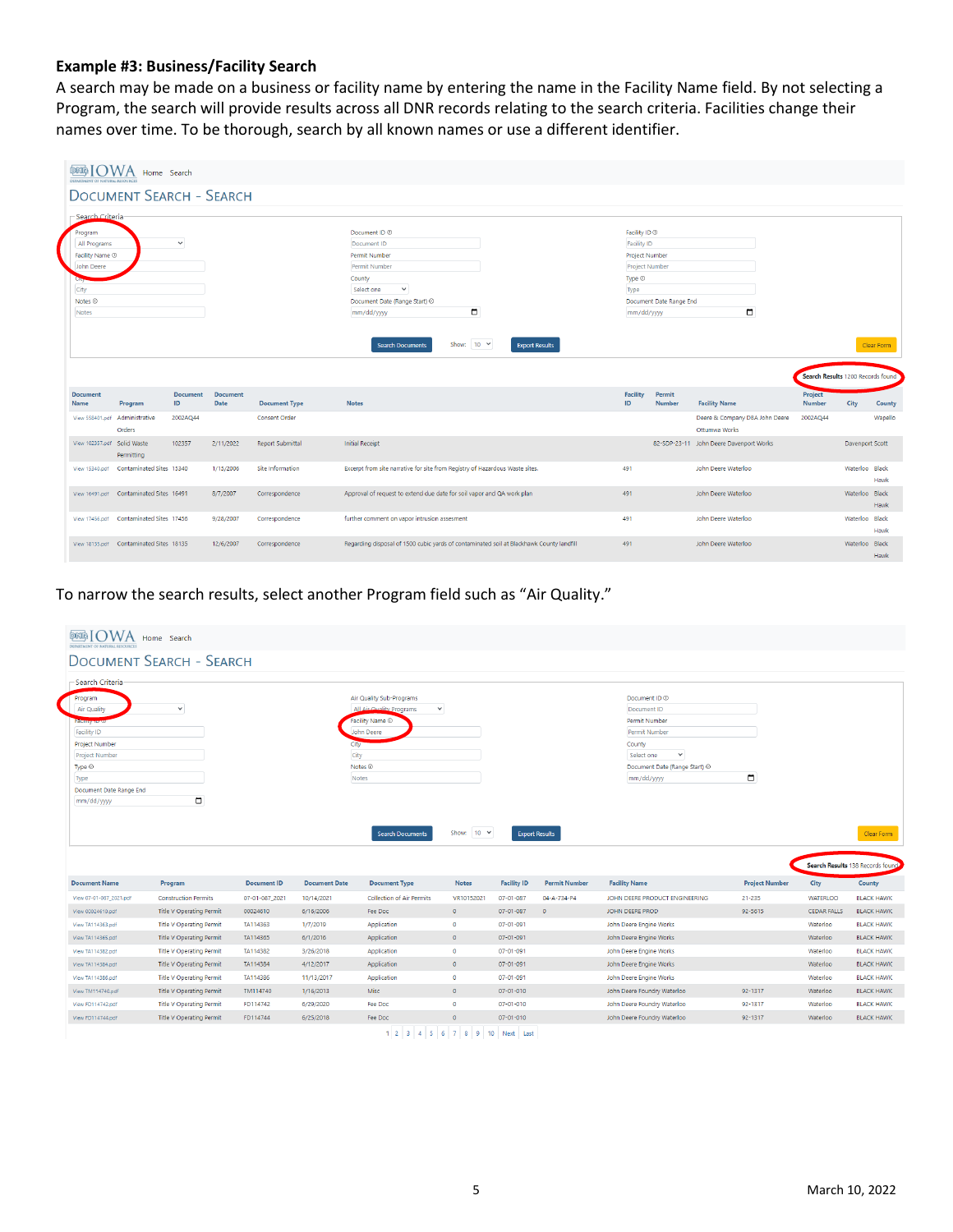# **Example #4: Facility ID Number Search**

A facility search can be performed by using a Facility ID number as shown below. Please note that the dashes (00-00- 000) are essential for the search to produce results.

| DEFARTMENT OF NATURAL RESOURCE  | Home Search                     |                    |                                           |                               |                   |                       |                      |                                          |                       |          |                                 |
|---------------------------------|---------------------------------|--------------------|-------------------------------------------|-------------------------------|-------------------|-----------------------|----------------------|------------------------------------------|-----------------------|----------|---------------------------------|
|                                 | <b>DOCUMENT SEARCH - SEARCH</b> |                    |                                           |                               |                   |                       |                      |                                          |                       |          |                                 |
| -Search Criteria-               |                                 |                    |                                           |                               |                   |                       |                      |                                          |                       |          |                                 |
|                                 |                                 |                    |                                           |                               |                   |                       |                      |                                          |                       |          |                                 |
| Program                         | $\checkmark$                    |                    | Document ID <sup>(D)</sup><br>Document ID |                               |                   |                       |                      | Facility ID <sup>(1)</sup><br>07-01-091  |                       |          |                                 |
| All Programs<br>Facility Name 1 |                                 |                    | <b>Permit Number</b>                      |                               |                   |                       |                      |                                          |                       |          |                                 |
| <b>Facility Name</b>            |                                 |                    | Permit Number                             |                               |                   |                       |                      | Programment1001<br><b>Project Number</b> |                       |          |                                 |
| City                            |                                 |                    | County                                    |                               |                   |                       |                      | Type $\circledcirc$                      |                       |          |                                 |
| City                            |                                 |                    | Select one                                | $\check{~}$                   |                   |                       |                      | Type                                     |                       |          |                                 |
| Notes <sup>(D)</sup>            |                                 |                    |                                           | Document Date (Range Start) 1 |                   |                       |                      | Document Date Range End                  |                       |          |                                 |
| Notes                           |                                 |                    | mm/dd/yyyy                                |                               | $\blacksquare$    |                       |                      | mm/dd/yyyy                               | $\Box$                |          |                                 |
|                                 |                                 |                    |                                           |                               |                   |                       |                      |                                          |                       |          |                                 |
|                                 |                                 |                    |                                           |                               |                   |                       |                      |                                          |                       |          |                                 |
|                                 |                                 |                    |                                           | <b>Search Documents</b>       | Show: $10 \times$ | <b>Export Results</b> |                      |                                          |                       |          | Clear Form                      |
|                                 |                                 |                    |                                           |                               |                   |                       |                      |                                          |                       |          |                                 |
|                                 |                                 |                    |                                           |                               |                   |                       |                      |                                          |                       |          | Search Results 14 Records found |
| <b>Document Name</b>            | Program                         | <b>Document ID</b> | <b>Document Date</b>                      | <b>Document Type</b>          | <b>Notes</b>      | <b>Facility ID</b>    | <b>Permit Number</b> | <b>Facility Name</b>                     | <b>Project Number</b> | City     | County                          |
| View TA114363.pdf               | <b>Title V Operating Permit</b> | TA114363           | 1/7/2019                                  | Application                   | $\bullet$         | $07 - 01 - 091$       |                      | John Deere Engine Works                  |                       | Waterloo | <b>BLACK HAWK</b>               |
| View TA114365.pdf               | <b>Title V Operating Permit</b> | TA114365           | 6/1/2016                                  | Application                   | $\bullet$         | $07 - 01 - 091$       |                      | John Deere Engine Works                  |                       | Waterloo | <b>BLACK HAWK</b>               |
| View TA114382.pdf               | <b>Title V Operating Permit</b> | TA114382           | 3/26/2018                                 | Application                   | $\bullet$         | $07 - 01 - 091$       |                      | John Deere Engine Works                  |                       | Waterloo | <b>BLACK HAWK</b>               |
| View TA114384.pdf               | <b>Title V Operating Permit</b> | TA114384           | 4/12/2017                                 | Application                   | $\bullet$         | $07 - 01 - 091$       |                      | John Deere Engine Works                  |                       | Waterloo | <b>BLACK HAWK</b>               |
| View TA114386.pdf               | <b>Title V Operating Permit</b> | TA114386           | 11/13/2017                                | Application                   | $\bullet$         | $07 - 01 - 091$       |                      | John Deere Engine Works                  |                       | Waterloo | <b>BLACK HAWK</b>               |
| View TA116189.pdf               | <b>Title V Operating Permit</b> | TA116189           | 4/1/2020                                  | Application                   | $\bullet$         | 07-01-091             |                      | John Deere Engine Works                  | 92-1318               | Waterloo | <b>BLACK HAWK</b>               |
| View TA114361.pdf               | <b>Title V Operating Permit</b> | TA114361           | 5/16/2019                                 | Application                   | $\bullet$         | $07 - 01 - 091$       |                      | John Deere Engine Works                  |                       | Waterloo | <b>BLACK HAWK</b>               |
| View TA114364.pdf               | <b>Title V Operating Permit</b> | TA114364           | 1/17/2019                                 | Application                   | $\bullet$         | $07 - 01 - 091$       |                      | John Deere Engine Works                  |                       | Waterloo | <b>BLACK HAWK</b>               |
| View TA114366.pdf               | <b>Title V Operating Permit</b> | TA114366           | 4/18/2016                                 | Application                   | $\bullet$         | 07-01-091             |                      | John Deere Engine Works                  |                       | Waterloo | <b>BLACK HAWK</b>               |
| View TA114381.pdf               | <b>Title V Operating Permit</b> | TA114381           | 1/22/2018                                 | Application                   | $\bullet$         | $07 - 01 - 091$       |                      | John Deere Engine Works                  |                       | Waterloo | <b>BLACK HAWK</b>               |
|                                 |                                 |                    |                                           |                               |                   |                       |                      |                                          |                       |          |                                 |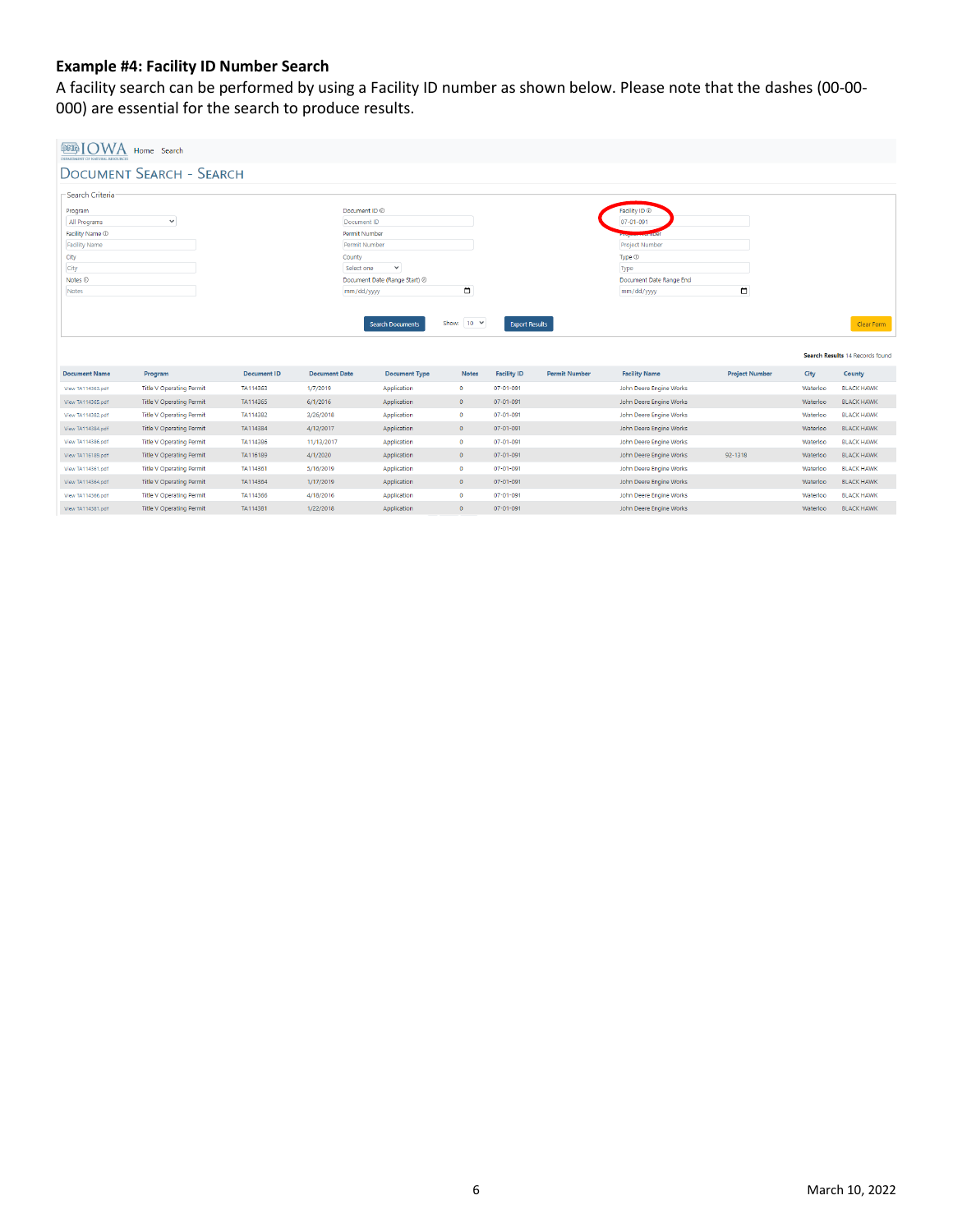#### **Example #5: Project Number/EIQ Number Search**

A construction permit project search can be performed by using a Project Number in the Project Number field as shown below. Please note that the dash (00-000) is required for the search to produce results.

| <b>BBIOWA</b><br>DEPARTMENT OF NATURAL RESOURCES | Home Search                 |                    |                      |                                  |                   |                    |                       |                                |                       |                 |                               |
|--------------------------------------------------|-----------------------------|--------------------|----------------------|----------------------------------|-------------------|--------------------|-----------------------|--------------------------------|-----------------------|-----------------|-------------------------------|
| <b>DOCUMENT SEARCH - SEARCH</b>                  |                             |                    |                      |                                  |                   |                    |                       |                                |                       |                 |                               |
| -Search Criteria-                                |                             |                    |                      |                                  |                   |                    |                       |                                |                       |                 |                               |
| Program                                          |                             |                    |                      | Document ID <sup>(D)</sup>       |                   |                    |                       | Facility ID <sup>(D)</sup>     |                       |                 |                               |
| All Programs                                     | $\checkmark$                |                    |                      | Document ID                      |                   |                    |                       | Facility ID                    |                       |                 |                               |
| Facility Name 1                                  |                             |                    |                      | Permit Number                    |                   |                    |                       | Project Number                 |                       |                 |                               |
| <b>Facility Name</b>                             |                             |                    |                      | Permit Number                    |                   |                    |                       | 21-235                         |                       |                 |                               |
| City                                             |                             |                    |                      | County                           |                   |                    |                       | lype                           |                       |                 |                               |
| City                                             |                             |                    |                      | Select one<br>$\checkmark$       |                   |                    |                       | Type                           |                       |                 |                               |
| Notes <b><i>O</i></b>                            |                             |                    |                      | Document Date (Range Start) 1    |                   |                    |                       | Document Date Range End        |                       |                 |                               |
| Notes                                            |                             |                    |                      | mm/dd/yyyy                       | $\blacksquare$    |                    |                       | mm/dd/yyyy                     | $\Box$                |                 |                               |
|                                                  |                             |                    |                      |                                  |                   |                    |                       |                                |                       |                 |                               |
|                                                  |                             |                    |                      | <b>Search Documents</b>          | Show: $10 \times$ |                    | <b>Export Results</b> |                                |                       |                 | Clear Form                    |
|                                                  |                             |                    |                      |                                  |                   |                    |                       |                                |                       |                 | Search Results 1 Record found |
| <b>Document Name</b>                             | Program                     | <b>Document ID</b> | <b>Document Date</b> | <b>Document Type</b>             | <b>Notes</b>      | <b>Facility ID</b> | <b>Permit Number</b>  | <b>Facility Name</b>           | <b>Project Number</b> | City            | County                        |
| View 07-01-087_2021.pdf                          | <b>Construction Permits</b> | 07-01-087_2021     | 10/14/2021           | <b>Collection of Air Permits</b> | VR10152021        | 07-01-087          | 04-A-734-P4           | JOHN DEERE PRODUCT ENGINEERING | 21-235                | <b>WATERLOO</b> | <b>BLACK HAWK</b>             |

A Title V operating permit project search can be performed by using an EIQ number in the Project Number field as shown below. Please note that the dash (00-0000) is required for the search to produce results.

| <b>EERIOWA</b><br>DEPARTMENT OF NATURAL RESOURCES                                                                   | Home Search                     |                    |                                                                                                                          |                                                 |                   |                       |                      |                                                                                                                              |                       |          |                                |
|---------------------------------------------------------------------------------------------------------------------|---------------------------------|--------------------|--------------------------------------------------------------------------------------------------------------------------|-------------------------------------------------|-------------------|-----------------------|----------------------|------------------------------------------------------------------------------------------------------------------------------|-----------------------|----------|--------------------------------|
|                                                                                                                     | <b>DOCUMENT SEARCH - SEARCH</b> |                    |                                                                                                                          |                                                 |                   |                       |                      |                                                                                                                              |                       |          |                                |
| Search Criteria                                                                                                     |                                 |                    |                                                                                                                          |                                                 |                   |                       |                      |                                                                                                                              |                       |          |                                |
| Program<br>All Programs<br>Facility Name 1<br><b>Facility Name</b><br>City<br>City<br>Notes <sup>(D)</sup><br>Notes | $\checkmark$                    |                    | Document ID <sup>(D)</sup><br>Document ID<br><b>Permit Number</b><br>Permit Number<br>County<br>Select one<br>mm/dd/yyyy | $\checkmark$<br>Document Date (Range Start) (D) | $\blacksquare$    |                       |                      | Facility ID <sup>®</sup><br><b>Coolling</b> at<br>Project Number<br>92-1318<br>Type<br>Document Date Range End<br>mm/dd/yyyy | $\Box$                |          |                                |
|                                                                                                                     |                                 |                    |                                                                                                                          | <b>Search Documents</b>                         | Show: $10 \times$ | <b>Export Results</b> |                      |                                                                                                                              |                       |          | Clear Form                     |
|                                                                                                                     |                                 |                    |                                                                                                                          |                                                 |                   |                       |                      |                                                                                                                              |                       |          | Search Results 2 Records found |
| <b>Document Name</b>                                                                                                | Program                         | <b>Document ID</b> | <b>Document Date</b>                                                                                                     | <b>Document Type</b>                            | <b>Notes</b>      | <b>Facility ID</b>    | <b>Permit Number</b> | <b>Facility Name</b>                                                                                                         | <b>Project Number</b> | City     | County                         |
| View TA116124.odf                                                                                                   | <b>Title V Operating Permit</b> | TA116124           | 4/1/2020                                                                                                                 | Application                                     | $\circ$           | 07-01-091             |                      | John Deere Engine Works                                                                                                      | $92 - 1318$           | Waterloo | <b>BLACK HAWK</b>              |
| View TA116189.pdf                                                                                                   | <b>Title V Operating Permit</b> | TA116189           | 4/1/2020                                                                                                                 | Application                                     | $\circ$           | 07-01-091             |                      | John Deere Engine Works                                                                                                      | 92-1318               | Waterloo | <b>BLACK HAWK</b>              |

## **Example #6: Document Type**

A search can be performed on document types. Below is a screenshot of the main page. The search is under Type.

| -Search Criteria<br>Program<br><b>Air Quality</b><br>$\checkmark$<br>Facility ID <sup>(D)</sup><br><b>Facility ID</b><br>Project Number<br>Project Number<br>Type $\circledcirc$<br>Type<br><b>Docum</b><br>$\Box$<br>mm/dd/yyyy | Air Quality Sub-Programs<br>All Air Quality Programs<br>$\checkmark$<br>Facility Name $\Phi$<br><b>Facility Name</b><br>City<br>City<br>Notes $@$<br>Notes | Document ID <sup>(0)</sup><br>Document ID<br><b>Permit Number</b><br>Permit Number<br>County<br>Select one<br>$\checkmark$<br>Document Date (Range Start) <sup>1</sup><br>$\Box$<br>mm/dd/yyyy |
|----------------------------------------------------------------------------------------------------------------------------------------------------------------------------------------------------------------------------------|------------------------------------------------------------------------------------------------------------------------------------------------------------|------------------------------------------------------------------------------------------------------------------------------------------------------------------------------------------------|
|                                                                                                                                                                                                                                  | Show: $10 \times$<br><b>Search Documents</b>                                                                                                               | Clear Form                                                                                                                                                                                     |